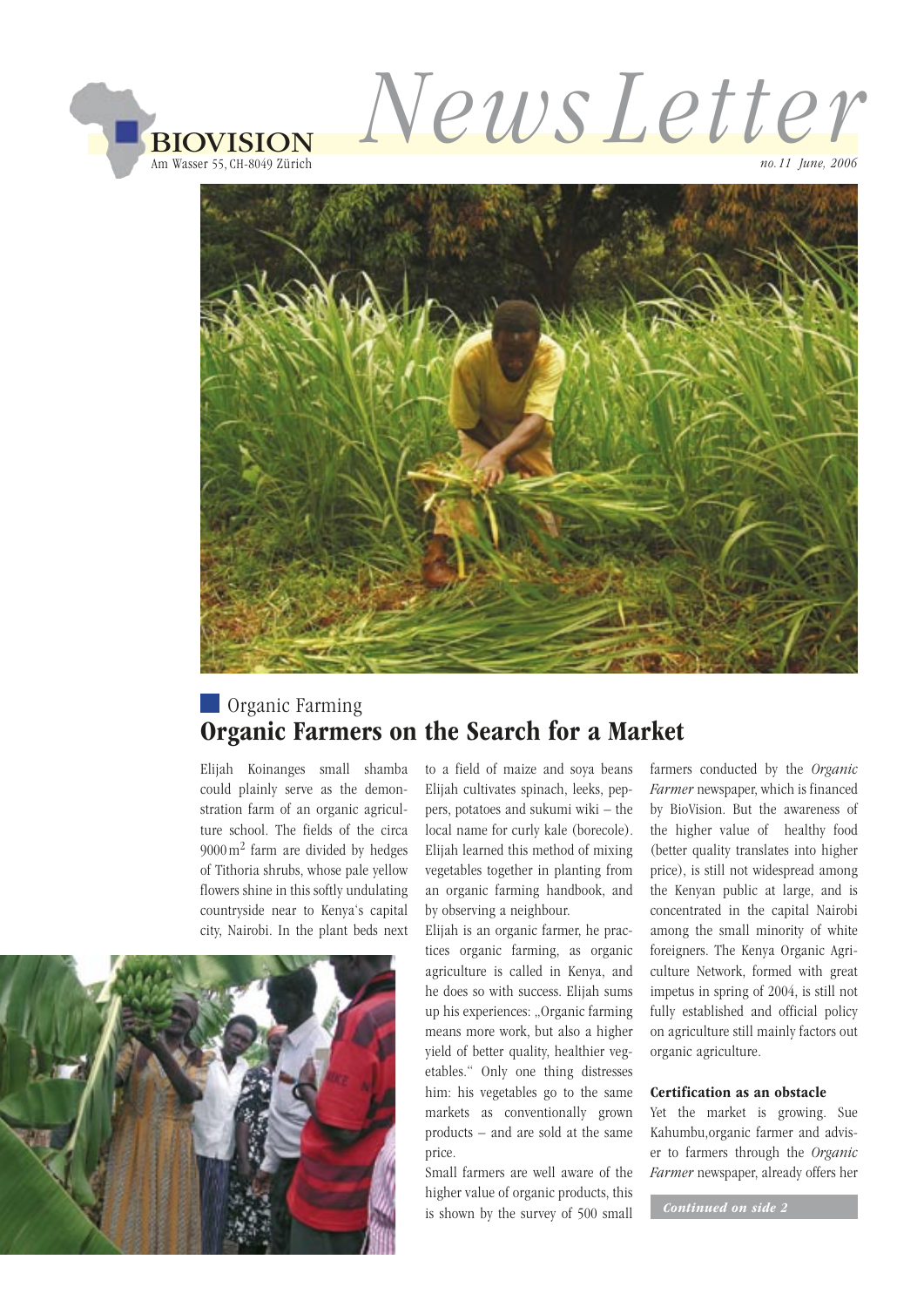#### **Editorial**



*Nature and development. – These two concepts are BioVision's core. Our projects in East Africa are geared towards bringing the local people into harmony with these concepts. If only one side has the advantage, everything becomes unbalanced. When people clear forests or overuse leached soil in the battle for food they not only destroy intact habitat, but also their own means for existence. A large proportion of African people are directly dependent on the use of natural resources. In the future too. This is the reason why sustainable use is the goal. However, as the saying goes;'easier said than done'. In this newsletter we report on the BioVision projects which demonstrate that nature and de velopment can come together. Kakamega:On the fringe of Kenya's last rainforest the people grow medicinal plants and so earn money. Organic farming: Our farmers' newspaper teaches Kenyan farmers organic methods of production. These are concrete approaches which circumvent and spare the existing resources. Unlike the North, where the term 'sustainability' has degenerated into an empty phrase, preservation of natural means for life is for the people of the Southa question of daily survival.*

*Dr. Hans Rudolf Herren Resident of the BioVision Foundatio*

### *Continued from side 1*

organically grown vegetables to various outlets of the supermarket chain Nakumatt, and she could sell much much more.

The problem lies in certification. Consumers want to be sure that the vegetables bought were organically produced. Sue Kahumbu's experiences have shown that when they are assured of the organic origins, consumers are willing to pay more. But certification by a declared firm is expensive- it translates into 1400 CHF for the first year and 950 CHF each subsequent year. That is a lot, too much for the majority of small farmers. However, whole farmer groups can register as organic farmers as long as they command a strict internal control system and verifiable accounts. In the groups costs are made affordable for individual farmers through monthly rates which amount to roughly the price of 4kg of sugar.



#### Anniversary action

For it's 1st anniversary the ,Organic Farmer' newspaper, with the support of BioVision, came up with a special celebration. TOF took over part of the certification costs for 10 farmers' groups, provided that they fulfill certain conditions. Moreover, quantity buyers who will buy from the farmers' groups at a higher price, were acquired after intensive negotiations even during the certification phase.

The difficult task of making a good selection from the hordes of applications which swamped the TOF editors and their chosen agricultural specialists also shows the great importance placed on organic agriculture by Kenyan small farmers. Many groups wrote that if they were not selected, they would scrape together the money for certification if they were only helped in gaining access to the market. It does suggest one thing: the Anniversary Action fulfilled its aim in helping around 100 farming families increase their income whilst at the same time engaging impulse and enthusiasm for natural and sustainable agriculture in the long term.

*Elijah Koinanges,Organic farmer:"Organic farming means more work, but also a higher yield of better quality, healthier vegetables."*

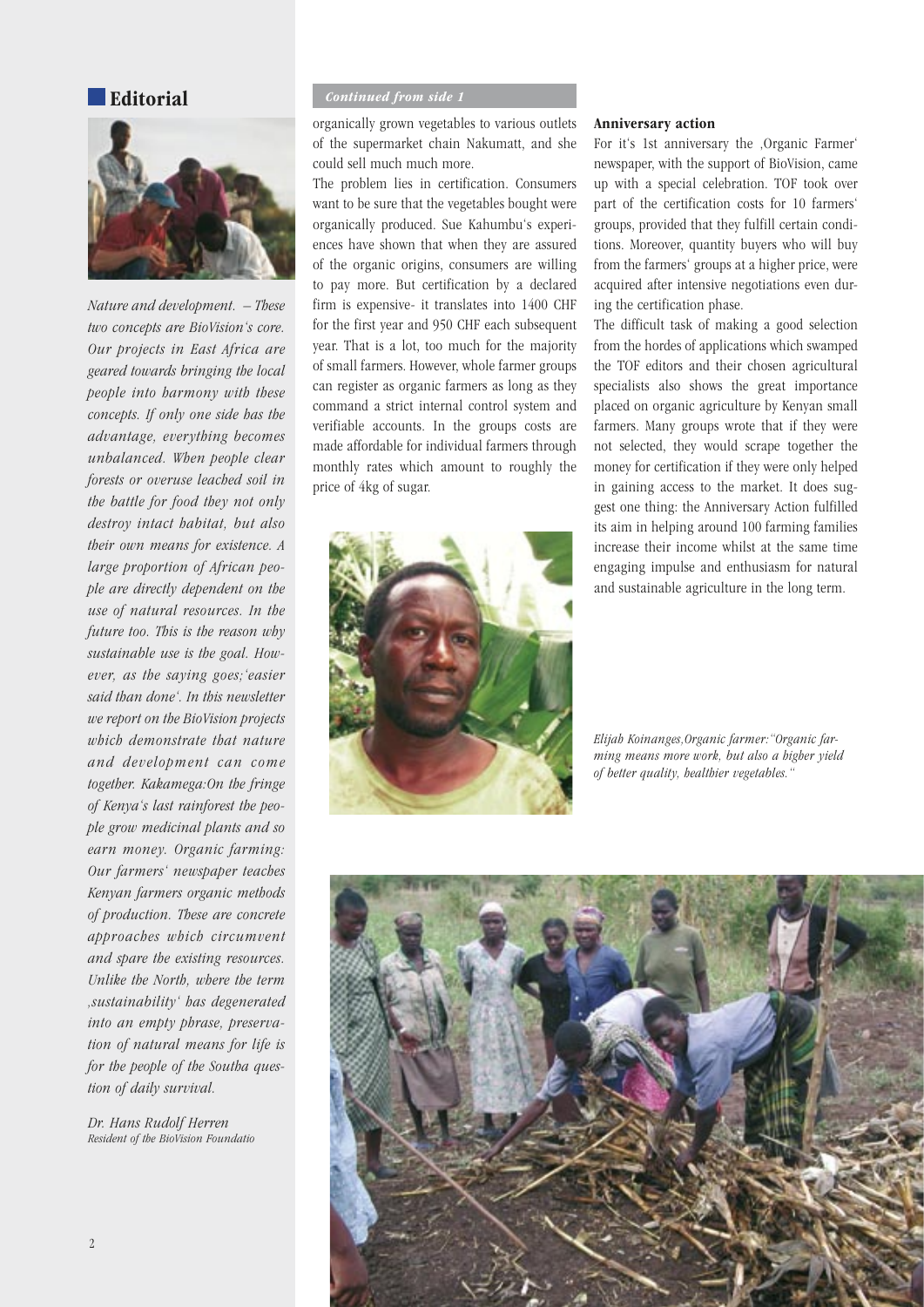### **A** Day in the Life of Rahab Thairu from Kenya

"My day begins at 5o'clock in the morning. First I warm water to milk the four cows. I leave the milking and other physical labour to an employee since my strength is failing. We carry the milk to a collection point about 500 metres away. After breakfast of cooked beans and maize the garden work begins, I fight the vegetable pests with leaves and fruits of bitter herbs, which has long been used by my people the Kikuyu. I add the finely chopped plant mixture and sugar cane syrup and leave the mixture to mature in a closed container for a week. After seven days I stir the juice and then leave it for a further week. Then I sieve off the plant residue and fill a pitcher with the mixture. This measure is good at helping to keep off worms, blight and spider mites.

I still remember a morning in 1979, as I was fighting potato pests with a liquid chemical I suddenly lost my breath. At that time the use of chemicals was considered a step forward. We knew nothing of the side effects. I stopped spraying because of the chest pains and later began to experiment with traditional measures. At that time I had no clue about organic farming. But the chest pain disappeared, and so did the potato pests!

Now I am 65. My five children have flown the coop and I live with my husband in Kiahuria. The village is situated in a fertile strip of land about a thirty minute bus ride from Nairobi city centre. Since our marriage I have managed a shamba. That is a small vegetable garden, practically everyone in the countryside has one to supply themselves with vegetables. Since my retirement -i used to be a teacher- I have expanded my shamba and become an organic farmer. On 6000 metres squared I farm cabbage, potatoes, spinach, maize, beans, and the traditional vegetables sukuma wiki and terere. In addition I have a few banana and mango trees, as well as my greatest pride, my 100 avocado trees. *as well* again. *Recorded by Anja Bengelstorff* as my greatest pride, my 100 avocado trees.

*"With leaves and fruits of bitter herbs I fight vegetable pests."*

Mondays and Thursdays I go to market. My organic quality attracts only a few customers. Most people only see the price. Although I put in more work, I have to sell my wares at the same price as all the others,otherwise I sell nothing. Despite this I am convinced in organic farming. But the customers still need to be enlightened. IT happens again and again that customers get stomachache and heartburn after they have eaten vegetables from the other stands, the ones that were treated with chemicals. Yet they still buy from these stands. If my vegetables were organically certified I could sell them at a higher price to supermarkets and restaurants.

When it gets dark, in Kenya thats around seven in the evening, my day is over. After dinner is leisure time, which doesn't last that long because my eyes begin to close. The next day will begin early again."

### Stop Malaria 2 BioVision-Pilot projects in Kenya

On the plateau of Nyabondo and on the coast at Malindi, the international insect research institute ICIPE, together with local groups, is fighting the malaria problem at the root. The malaria mosquitoes are combatted with environmentally friendly methods. As a first step the population is informed about the danger presented by the many stagnant bodies of water. Through community work these mosquito breeding areas are drained, or treated with the environmentally friendly bacterium Bti (Bacillus thuringiensis israelensis), which specifically decimates mosquito larvae. As a further important measure, around 13,000 impregnated bed nets were distributed. BioVision initiated these pilot projects together with ICIPE and with co-financing from DEZA. The first results are very promising. However, David Omondi-O'koch of the Nyabondo project team still sees a call for action in the area of information: .. There are still people who do not know exactly where malaria comes from, or that the correct use of mosquito nets can mean the difference between life and death, especially for children." For this reason ICIPE co-workers are next planning an ,information offensive' at schools.

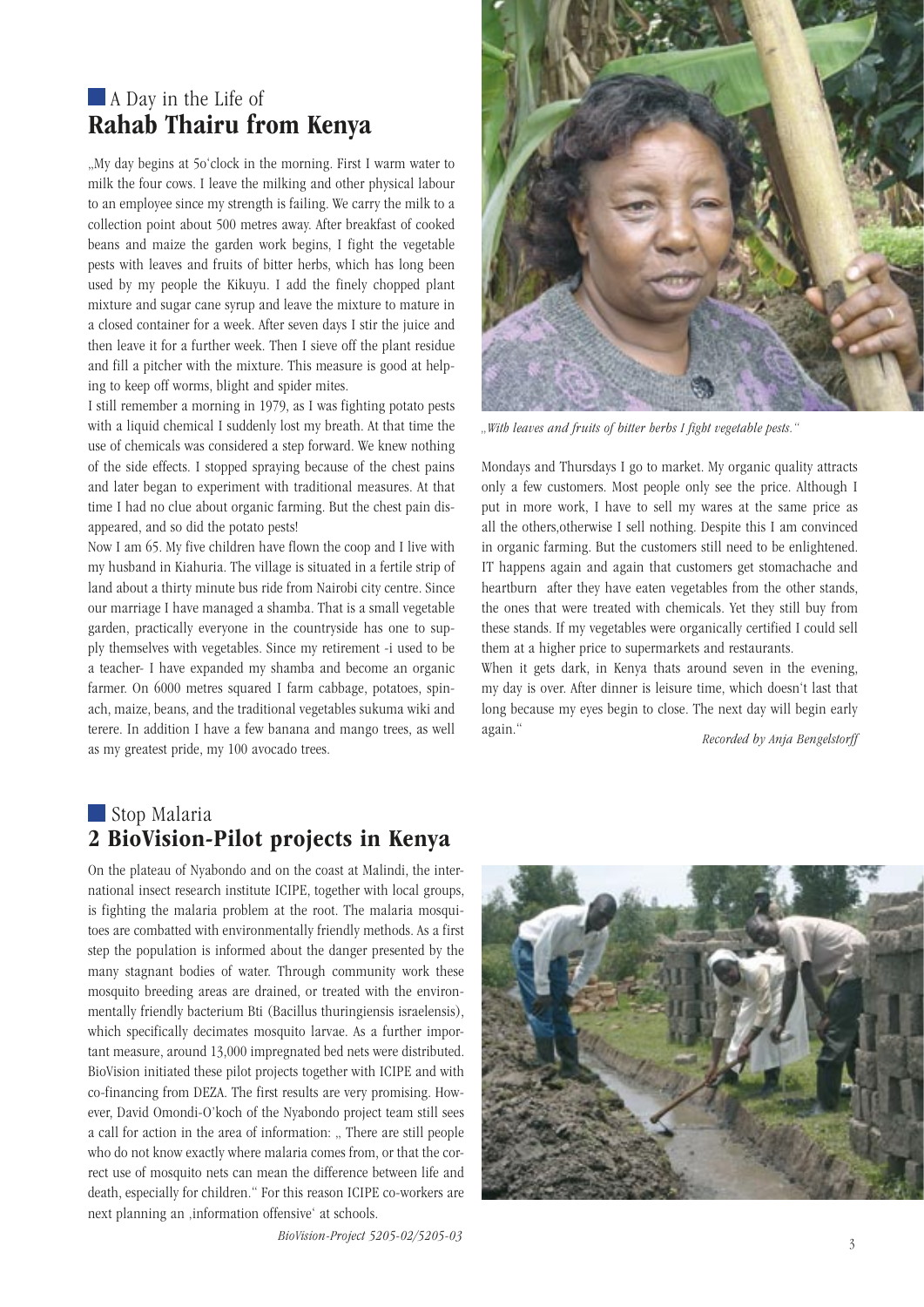### Simone Niggli: Ambassador for BioVision I wish for peace for the world, and a world without hunger

Simone Niggli is the best orienteering competitor in the world and has already twice been voted as Swiss Sports Personality of the Year. Now the ten time OL champion has been named as BioVision's first ambassador. Peter Lüthi asks the successful top sportswoman about her new charge.

#### Ms.Niggli, what moved you to become an ambassador for BioVision?

At the moment I receive many such requests from organisations, which I regard critically. It is very important to me that I can completely stand behind that which I represent. I have to know exactly what it is about. And I would like to use my name for an organisation that actually does something concrete. This is the case with the BioVision Foundation and its message. I was factually informed and was very impressed. I have a very good feeling about Bio-Vision.

#### What do you particularly value about BioVision?

I was convinced by the project approach: the local people are educated so that they can help themselves. In this way something sustainable is created. Those affected are integrated and can apply what is learned independently. A good example for this is the farmers' newspaper The Organic Farmer. This project is extremely solid and shows the farmers what they can acheive themselves.

A second reason for my choice of BioVision is my background as a biologist. I completed my studies with a thesis on the beetle *Cassida Rubiginosa*. The aim of the study was to use the beetle for organic weed control of a kind of thistle. There you have a direct reference to BioVision. Besides this nature and sustainability are very important to me. Both are central themes for BioVision.





#### Have you been to Africa?

No, I do not yet know Africa from my own experience. Despite this I admire the people there and their fight for survival. I think often of the women who have to carry water for hours every day. Or the the connection that they keep in spite of all the great problems. It is important to me to collect authentic impressions and to be able to educate myself on site about BioVision's projects. So I am planning a trip to East Africa in the coming year.

#### As a top sportswoman you are extremely successful. What is most fascinating about your discipline, orienteering?

Whoever wants to have success in OL needs fast legs and a clear head. I have to be able to discern at which maximum speed I can still think clearly and remain mentally flexible. And I need the special ability to imagine a two dimensional map as a vivid three dimensional landscape and to decide the fastest route from one point to another at any time. Of course I have to do all of this in the real landscape , find the way and cover the distance as quickly as possible.

#### Do you also use these abilities in your personal life?

The ability to plan and organise helps me a lot. I can work efficiently and determinedly. That makes it possible for me to compete at a top sport and at the same time complete my biology studies successful.

#### How do you combine competitive sport and a love of nature?

Orienteering is a sport that takes place outside in nature. Through it I have an ever-close relationship with nature and I observe it intensively. Especially in spring it is fascinating and wonderful for me to see how everything blooms and how life unfolds around me. I am grateful for the space I live in.

*Simone Niggli setzt sich als Botschafterin für die Ideen von Hans Rudolf Herren und der Stiftung BioVision ein.*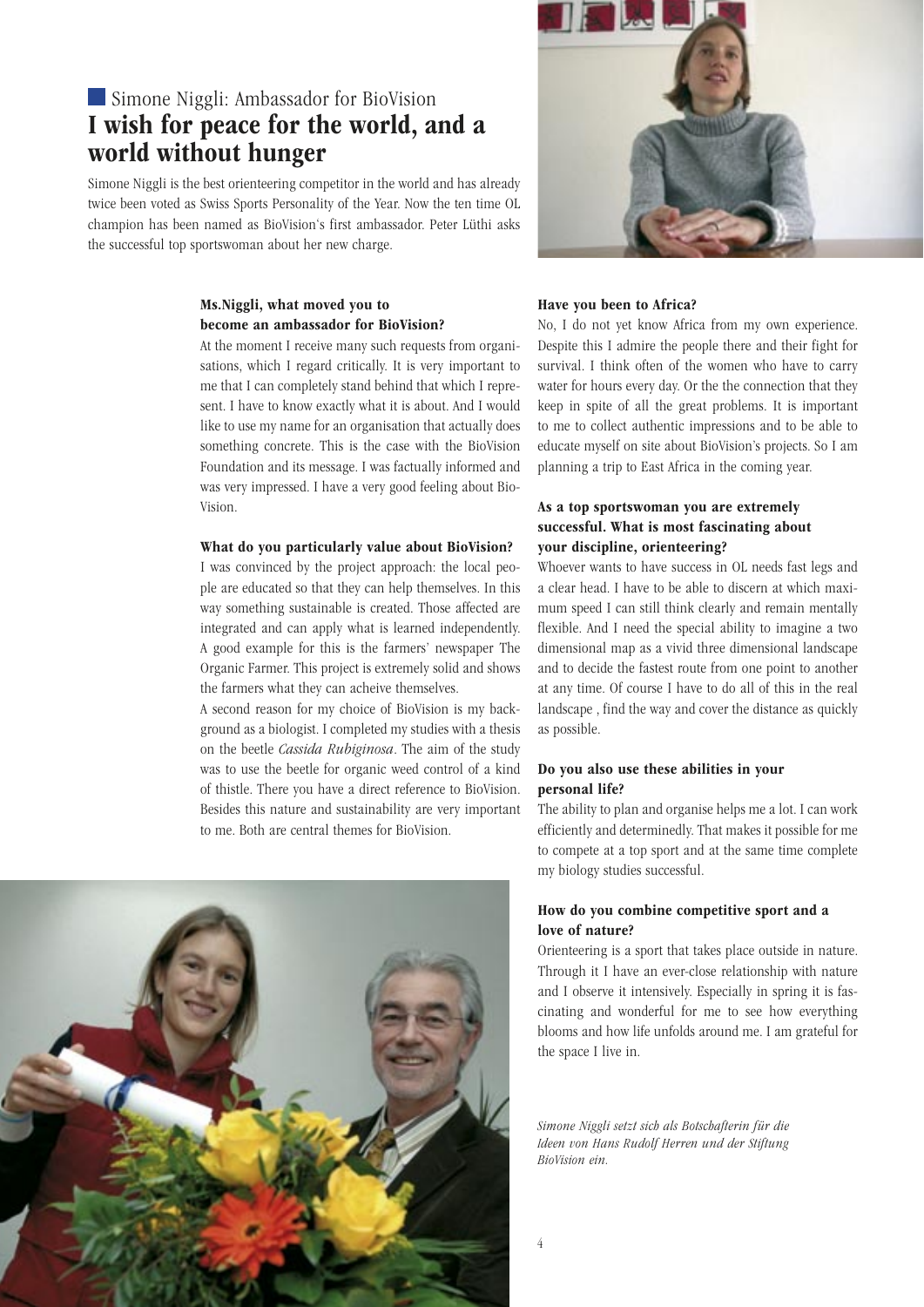

### Generate income - conserve the forest Balsam from the rainforest!

The threatened Kakamega forest (Kenya) is an important retreat for endangered plants and animals. For example, it is home to over 350 different species of bird and medicinal plants that have scarcely been researched. Through the project , Kakamega- Protecting the forest and biodiversity through a new sources of income', the pressure from human habitation and overuse of the forest are being counteracted. BioVision has, amongst other things, financed a distillation facility for the acquisition of remedies from medicinal plants like Ocimum kilimandscharicum and Mondia whytei. Ocinum for instance is a traditional remedy for influenza, coughs, eye complaints, diarrhoea, abdominal pain and rubella and it is also used as a mosquito repellent. In the project the plants are cultivated outside the forest and maintained by a farmers' cooperative. Balsam and remedy balm is produced from extract of the Ocimum leaves, and marketed under the label ,Naturub'. Naturub is already sold in many shops in Kenya including big supermarket chains.

The successful concept of Kakamega should also be applied to the other endangered Eastern Arc Mountain Forests of Kenya and Tanzania. In addition, co-operation with the affected population is clarifying which medicinal plants would be suited to cultivation in plantations for commercial purposes.

*BioVision-Project 5208-02*

#### What does nature mean to you?

Nature is the basis of life. It can exist without us humans- but not the other way around. That is why it is so important to live in harmony with nature and respect it. We must think of future generations and use nature in such a way that it can regenerate, in the long term too. As a biologist it is not just the small cells or individual plants that interest me, but the big picture, the entirety of earth, different life forms and communities.

#### What would be your greatest wish?

Peace for the world, and a world without hunger. I wish that we would give something of our abundance to the people that have too little.

#### What do you want to acheive as ambassador for BioVision?

I hope to raise awareness for BioVision and its method of help for selfhelp in Africa through my high profile and popularity. And to generate attention for the unique worth of nature and the respectful, considered and sustainable use of it.